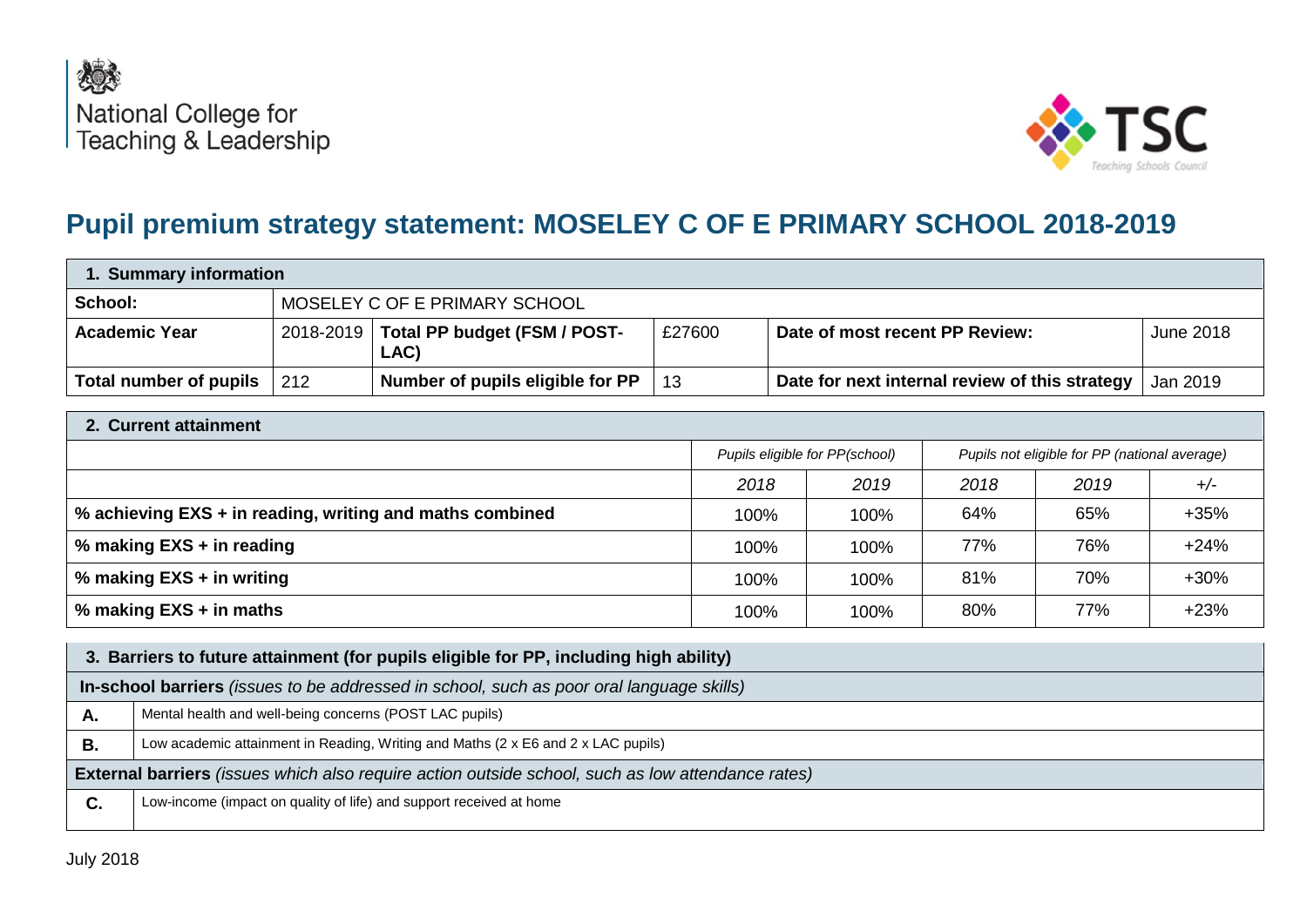| 4. Desired outcomes |                                                                                                                                                                                                                                                                                                                                                                                                                               |                                                                                                                                                                                                                                                                                                                                                                                                                                                                                                                                                                                                                                                                                                                          |  |  |  |
|---------------------|-------------------------------------------------------------------------------------------------------------------------------------------------------------------------------------------------------------------------------------------------------------------------------------------------------------------------------------------------------------------------------------------------------------------------------|--------------------------------------------------------------------------------------------------------------------------------------------------------------------------------------------------------------------------------------------------------------------------------------------------------------------------------------------------------------------------------------------------------------------------------------------------------------------------------------------------------------------------------------------------------------------------------------------------------------------------------------------------------------------------------------------------------------------------|--|--|--|
|                     | Desired outcomes and how they will be measured                                                                                                                                                                                                                                                                                                                                                                                | Success criteria                                                                                                                                                                                                                                                                                                                                                                                                                                                                                                                                                                                                                                                                                                         |  |  |  |
| А.                  | All Post-LAC pupils will have access to 1:1 and/or group well-being intervention to support their mental<br>health and well-being, resilience techniques and anxiety management. This will be measured via SDQs<br>(completed by staff, parents) and repeated termly; addition of health and well-being to pupil progress<br>meetings to record impact at half-termly reviews; meetings with parents; meetings with children. | All POST-LAC pupils receiving intervention in the Mental<br>Health/Well-being Hub:<br>All pupils receiving intervention improve their anxiety levels and<br>ability to cope with stressful situations;<br>Behaviour and reactions of pupils improve at home;<br>Parents are fully engaged in the support and development of<br>their child's mental health;<br>Health and well-being of the children is given equal priority to<br>academic success and professional dialogue is encouraged to<br>refer and support pupils of concern;<br>All staff to receive straining on key aspects of mental health and<br>have a better understanding of the signs to watch for;<br>Parents offered training (as above with staff) |  |  |  |
| <b>B.</b>           | Children who are currently assessed at WTS for their year group improve their academic ability to a<br>standard to narrow the gap with/reach National Expectation. They will recap objectives which they have<br>previously failed to meet/ develop skills which enable them to meet objectives more readily. Outcomes<br>will be measured by objectives achieved/scores gained in assessments.                               | Specific analysis of children's attainment against year group<br>obiectives will be carried out.<br>Targeted intervention (1:1 or small group) will take place to<br>review/ recap learning and to develop skills required for children<br>to be successful against year group objectives<br>Scores achieved in formative assessments will improve.<br>$\bullet$                                                                                                                                                                                                                                                                                                                                                         |  |  |  |
| $C_{1}$             | To enable pupils' participation in the wider curriculum and extra-curricular opportunities (inc. BASC) (For<br>Post-LAC and FSM pupils)                                                                                                                                                                                                                                                                                       | All children in receipt of additional funding have access to music<br>tuition, educational trips and visits, uniform support, attendance<br>at BASC and daily warm school meals provided;<br>Children develop new skills and mix with peers of different<br>ages:<br>Parents are able to provide their children with uniform;<br>Parents are able to go to work whilst children are cared for in<br>quality wraparound.                                                                                                                                                                                                                                                                                                  |  |  |  |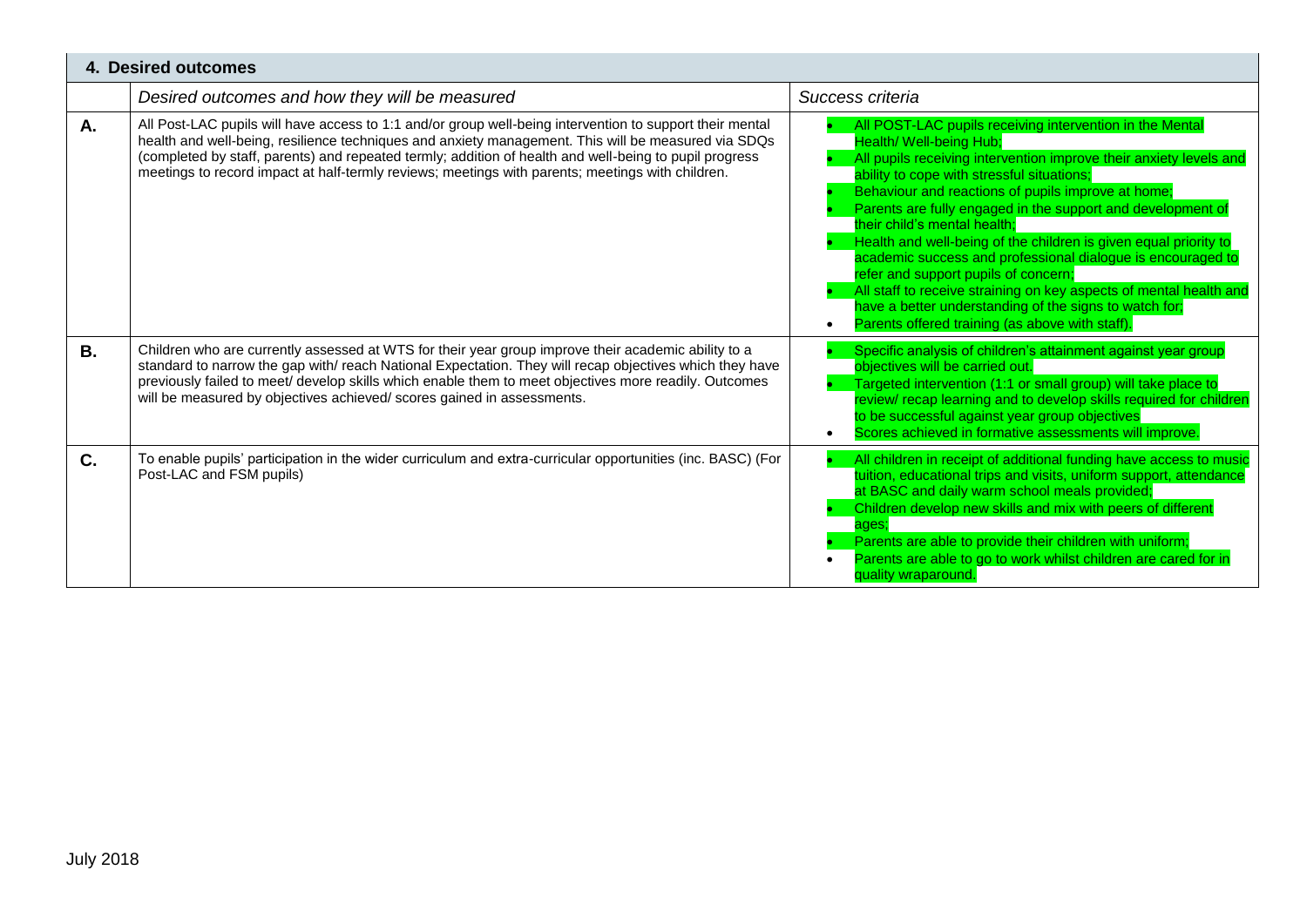### **5. Planned expenditure**

**Academic year 2018-2019**

The three headings below enable schools to demonstrate how they are using the pupil premium to improve classroom pedagogy, provide targeted support and support whole school strategies.

### **i. Quality of teaching for all Desired outcome Chosen action / approach What is the evidence and rationale for this choice? How will you ensure it is implemented well? Staff lead When will you review implementation?** All Post-LAC pupils will have access to 1:1 and/or group well-being intervention to support their mental health and well-being, resilience techniques and anxiety management. This will be measured via SDQs (completed by staff, parents) and repeated termly; addition of health and well-being to pupil progress meetings to record impact at halftermly reviews; meetings with parents; meetings with children Dedicated sessions in the Health and Well-Being Hub (a dedicated purposeful space created in school solely for this) with a designated leader (Miss Hussey or Miss McKeown) • More children than before are demonstrating signs of stress/anxiety and/or mental health concerns. These stem largely from issues such as bereavement, diagnosis of SEND, parental separation or family discourse, academic pressure and lack of resilience. A multi-tiered approach is required to ensure that ALL children within the school have access to appropriate PSHE that highlights a mindful approach to stress management and also teaches children to be self-aware (in line with CSE/FGM etc) as well as resilient. This ensures that as a basic expectation, ALL children are receiving this as a weekly part of their education and development. • The Health and Well-Being Hub will be used to target support where concerns are raised about individuals. The PP funding has been ring fenced to support these projects; • Senco and Senco TA to attend training sessions on aspects relevant to the Mental Health needs of the children receiving intervention in the Hub. This will ensure the provision for pupils is based on clear training of identification and support; Additional agencies have been engaged (Chaplaincy Service from the affiliated churches, Counselling Service, Family Support and local businesses) in addition to Forward Thinking Birmingham /CAHMS, Malachi, Theraplay etc. This will ensure that where the scope of provision is beyond that than which school can provide, support can still be offered; Vicki Sumner Tina Hussey Tanika McKeown January 2019 **Total budgeted cost** | £13,000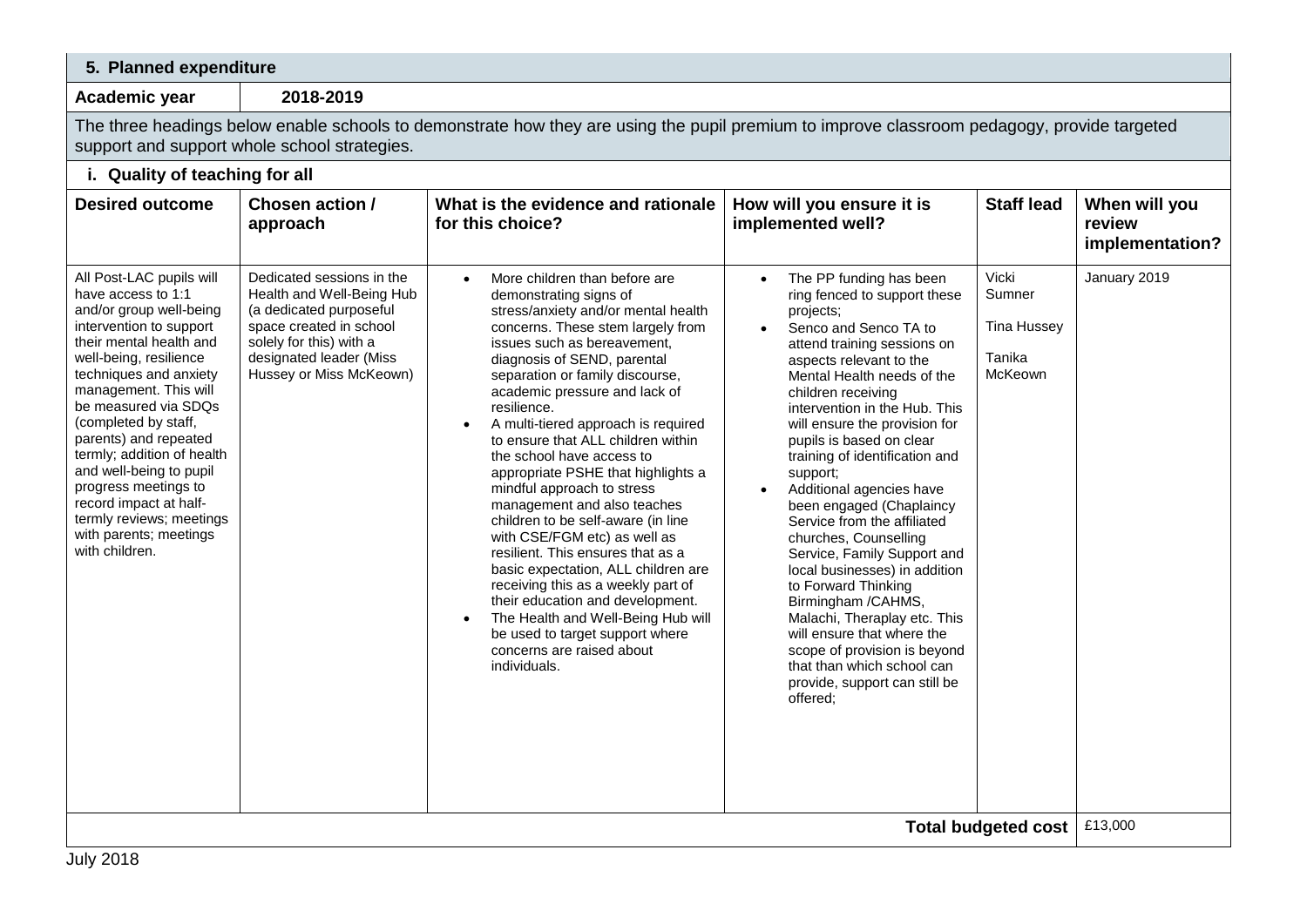| ii. Targeted support                                                                                                                                                                                                                                                                                                                                                                                                                     |                                                                                                                                                                                                                                                                 |                                                                                                                                                                                                                                                                                                           |                                                                                                                                                                                                                                                                                                  |                                                                                                   |                                            |  |
|------------------------------------------------------------------------------------------------------------------------------------------------------------------------------------------------------------------------------------------------------------------------------------------------------------------------------------------------------------------------------------------------------------------------------------------|-----------------------------------------------------------------------------------------------------------------------------------------------------------------------------------------------------------------------------------------------------------------|-----------------------------------------------------------------------------------------------------------------------------------------------------------------------------------------------------------------------------------------------------------------------------------------------------------|--------------------------------------------------------------------------------------------------------------------------------------------------------------------------------------------------------------------------------------------------------------------------------------------------|---------------------------------------------------------------------------------------------------|--------------------------------------------|--|
| <b>Desired outcome</b>                                                                                                                                                                                                                                                                                                                                                                                                                   | <b>Chosen</b><br>action/approach                                                                                                                                                                                                                                | What is the evidence and rationale<br>for this choice?                                                                                                                                                                                                                                                    | How will you ensure it is<br>implemented well?                                                                                                                                                                                                                                                   | <b>Staff lead</b>                                                                                 | When will you<br>review<br>implementation? |  |
| Children who are<br>currently assessed at<br>WTS for their year group<br>improve their academic<br>ability to a standard to<br>narrow the gap with/<br>reach National<br>Expectation. They will<br>recap objectives which<br>they have previously<br>failed to meet/ develop<br>skills which enable them<br>to meet objectives more<br>readily. Outcomes will be<br>measured by objectives<br>achieved/ scores gained<br>in assessments. | Children's specific<br>areas of<br>weakness to be<br>assessed by class<br>teachers/TA's.<br>Specific targeted<br>$\bullet$<br>1:1 support<br>provided to<br>develop areas                                                                                       | Despite having no specific SEN, the<br>attainment of some of the pupils<br>eligible for PP is below that of non-<br>eligible peers, as is the case<br>nationally.<br>Specific, targeted 1:1 intervention<br>$\bullet$<br>and support is proven to accelerate<br>progress in pupils.                       | Records of assessment.<br>intervention and outcomes<br>will be kept<br>Needs will be regularly re-<br>$\bullet$<br>evaluated to ensure effective<br>and purposeful support is<br>provided.                                                                                                       | Class<br>teachers of<br>identified<br>children.<br><b>Tina Hussey</b><br>Tanika<br><b>Mckeown</b> | January 2019                               |  |
|                                                                                                                                                                                                                                                                                                                                                                                                                                          |                                                                                                                                                                                                                                                                 |                                                                                                                                                                                                                                                                                                           |                                                                                                                                                                                                                                                                                                  | <b>Total budgeted cost</b>                                                                        | £1600                                      |  |
| iii. Other approaches                                                                                                                                                                                                                                                                                                                                                                                                                    |                                                                                                                                                                                                                                                                 |                                                                                                                                                                                                                                                                                                           |                                                                                                                                                                                                                                                                                                  |                                                                                                   |                                            |  |
| <b>Desired outcome</b>                                                                                                                                                                                                                                                                                                                                                                                                                   | <b>Chosen</b><br>action/approach                                                                                                                                                                                                                                | What is the evidence and rationale<br>for this choice?                                                                                                                                                                                                                                                    | How will you ensure it is<br>implemented well?                                                                                                                                                                                                                                                   | <b>Staff lead</b>                                                                                 | When will you<br>review<br>implementation? |  |
| To enable pupils'<br>participation in the wider<br>curriculum and extra-<br>curricular opportunities<br>(inc. BASC)<br>(For Post-LAC and FSM<br>pupils)                                                                                                                                                                                                                                                                                  | As last year:<br>Offer music tuition to pupils<br>in receipt of funding;<br>Offer subsidised meals;<br>Offer attendance at BASC;<br>Offer support to parents for<br>purchase of uniform items;<br>Offer subsidised<br>educational visits (inc<br>residentials). | The pupils in receipt of funding also<br>come from lower income families.<br>They have difficulty purchasing the<br>'additional extras' within school. By<br>supporting these pupils will not only<br>feel included in the school<br>community, but will also develop<br>additional skills and interests. | As last year, the School<br><b>Business Manager will take</b><br>ownership of this. All parents<br>will be written to re. FSM and<br>then individuals' parents<br>written to, highlighting what<br>the school can support with<br>(whilst reiterating the<br>confidentiality of the<br>process). | Liz Treacher                                                                                      | January 2019<br>£13,000                    |  |
| <b>Total budgeted cost</b>                                                                                                                                                                                                                                                                                                                                                                                                               |                                                                                                                                                                                                                                                                 |                                                                                                                                                                                                                                                                                                           |                                                                                                                                                                                                                                                                                                  |                                                                                                   |                                            |  |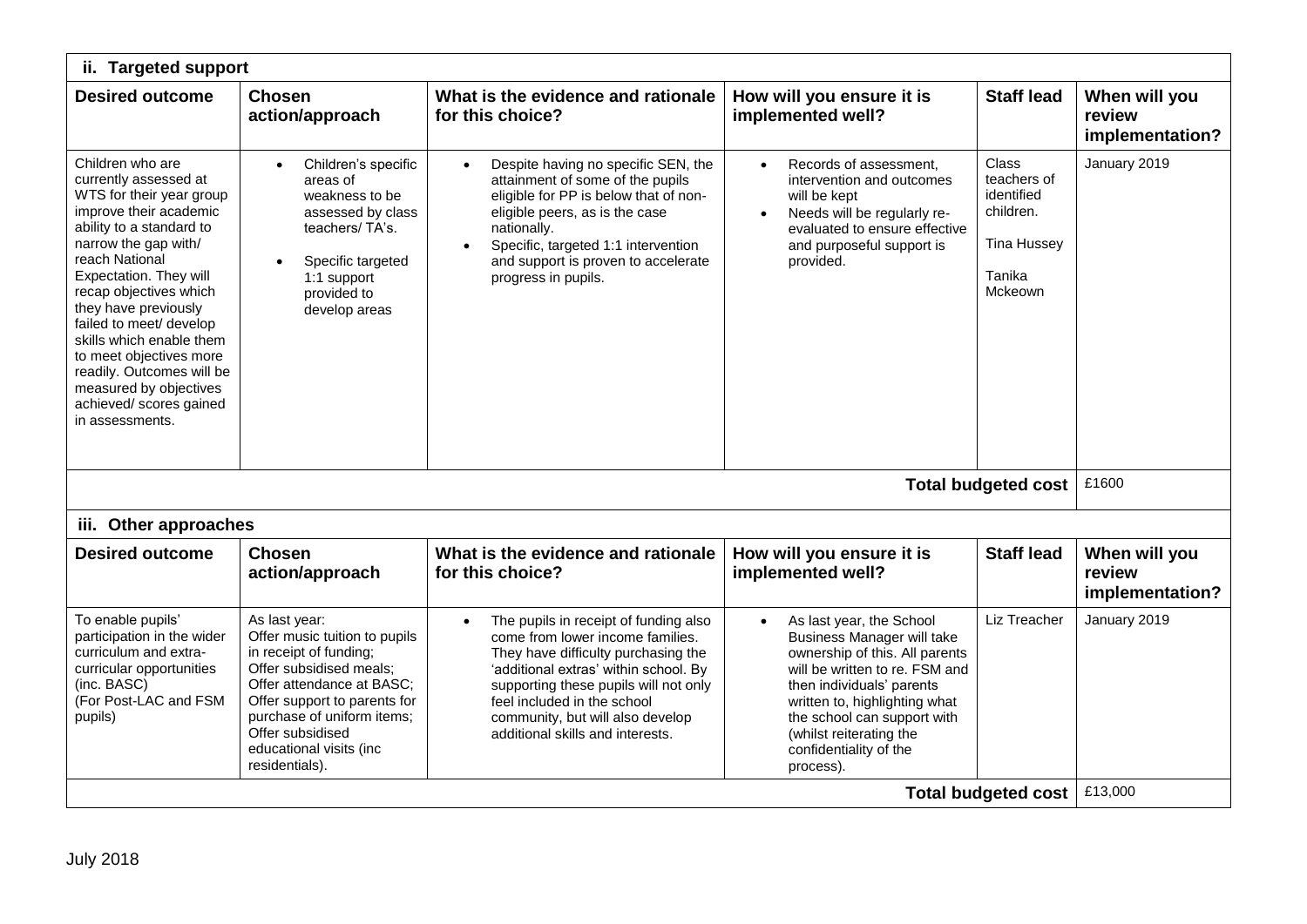| 6. Review of expenditure                                                                                                                                                                                                                                                                                                                                                                                                                                              |                                                                                                                                                                                                                                |                                                                                                                                                                                                                                                                                                                                                                                                                                                                                                                                                  |                                                                                                                                                                                                                                                                                                                                                                                            |             |  |  |
|-----------------------------------------------------------------------------------------------------------------------------------------------------------------------------------------------------------------------------------------------------------------------------------------------------------------------------------------------------------------------------------------------------------------------------------------------------------------------|--------------------------------------------------------------------------------------------------------------------------------------------------------------------------------------------------------------------------------|--------------------------------------------------------------------------------------------------------------------------------------------------------------------------------------------------------------------------------------------------------------------------------------------------------------------------------------------------------------------------------------------------------------------------------------------------------------------------------------------------------------------------------------------------|--------------------------------------------------------------------------------------------------------------------------------------------------------------------------------------------------------------------------------------------------------------------------------------------------------------------------------------------------------------------------------------------|-------------|--|--|
| <b>Previous Academic Year</b>                                                                                                                                                                                                                                                                                                                                                                                                                                         |                                                                                                                                                                                                                                | 2017-2018                                                                                                                                                                                                                                                                                                                                                                                                                                                                                                                                        |                                                                                                                                                                                                                                                                                                                                                                                            |             |  |  |
| i. Quality of teaching for all                                                                                                                                                                                                                                                                                                                                                                                                                                        |                                                                                                                                                                                                                                |                                                                                                                                                                                                                                                                                                                                                                                                                                                                                                                                                  |                                                                                                                                                                                                                                                                                                                                                                                            |             |  |  |
| <b>Desired outcome</b>                                                                                                                                                                                                                                                                                                                                                                                                                                                | <b>Chosen</b><br>action/approach                                                                                                                                                                                               | <b>Estimated impact:</b> Did you meet the<br>success criteria? Include impact on<br>pupils not eligible for PP, if appropriate.                                                                                                                                                                                                                                                                                                                                                                                                                  | <b>Lessons learned</b><br>(and whether you will continue with this approach)                                                                                                                                                                                                                                                                                                               | <b>Cost</b> |  |  |
| All Post-LAC pupils will<br>have access to 1:1 and/or<br>group well-being<br>intervention to support their<br>mental health and well-<br>being, resilience techniques<br>and anxiety management.<br>This will be measured via<br>SDQs (completed by staff,<br>parents) and repeated<br>termly; addition of health<br>and well-being to pupil<br>progress meetings to record<br>impact at half-termly<br>reviews; meetings with<br>parents; meetings with<br>children. | SDQ's completed for<br>all LAC/Post-LAC<br>children<br>VS/TH/TM led 1:1<br>and small group<br>sessions with all LAC/<br>post-LAC pupils in the<br>MHWB Hub.                                                                    | Impact of this intervention continues to be<br>excellent. The children's social and emotional<br>skills have developed significantly and this has<br>transferred/ been evident in all aspects of their<br>lives with parents also reporting improvements at<br>home.<br>The training received by TH/TM has also<br>developed their skills and confidence in working<br>with the LAC/Post-LAC children, but also means<br>more adults, and therefore more time, is available<br>so that other children can also access the MHWB<br>hub provision. | This has been effective expenditure - the outcomes have<br>justified the ongoing cost of running and resourcing the hub.<br>The internal training, and therefore running of the sessions<br>(as opposed to previous outside agencies), has also allowed<br>the provision to be more specific to the needs of the<br>individuals accessing it.<br>This expenditure will continue in 2018-19 | £12,000     |  |  |
| ii. Targeted support                                                                                                                                                                                                                                                                                                                                                                                                                                                  |                                                                                                                                                                                                                                |                                                                                                                                                                                                                                                                                                                                                                                                                                                                                                                                                  |                                                                                                                                                                                                                                                                                                                                                                                            |             |  |  |
| <b>Desired outcome</b>                                                                                                                                                                                                                                                                                                                                                                                                                                                | <b>Chosen</b><br>action/approach                                                                                                                                                                                               | <b>Estimated impact:</b> Did you meet the<br>success criteria? Include impact on<br>pupils not eligible for PP, if appropriate.                                                                                                                                                                                                                                                                                                                                                                                                                  | <b>Lessons learned</b><br>(and whether you will continue with this approach)                                                                                                                                                                                                                                                                                                               | <b>Cost</b> |  |  |
| Punctuality of x2 FSM<br>pupils (1 x FSM / 1 x<br>Ever 6) to improve.                                                                                                                                                                                                                                                                                                                                                                                                 | HT and attendance<br>lead met with the<br>parents to discuss<br>reasons for persistent<br>poor punctuality.<br>Action plan was<br>determined.<br>Punctuality data was<br>monitored and<br>reported to GB on a<br>termly basis. | Punctuality of the identified pupils improved which<br>meant they then accessed the early morning<br>educational activities which they had previously<br>missed/ arrived late for. In turn, there was less<br>disruption to the rest of the class due to the late<br>arrivals.                                                                                                                                                                                                                                                                   | It was an effective system, not only for the 2 identified FSM<br>pupils but to monitor and support the punctuality and<br>attendance of all pupils within the school.<br>The system will continue, but not be funded through PP.                                                                                                                                                           | £3000       |  |  |